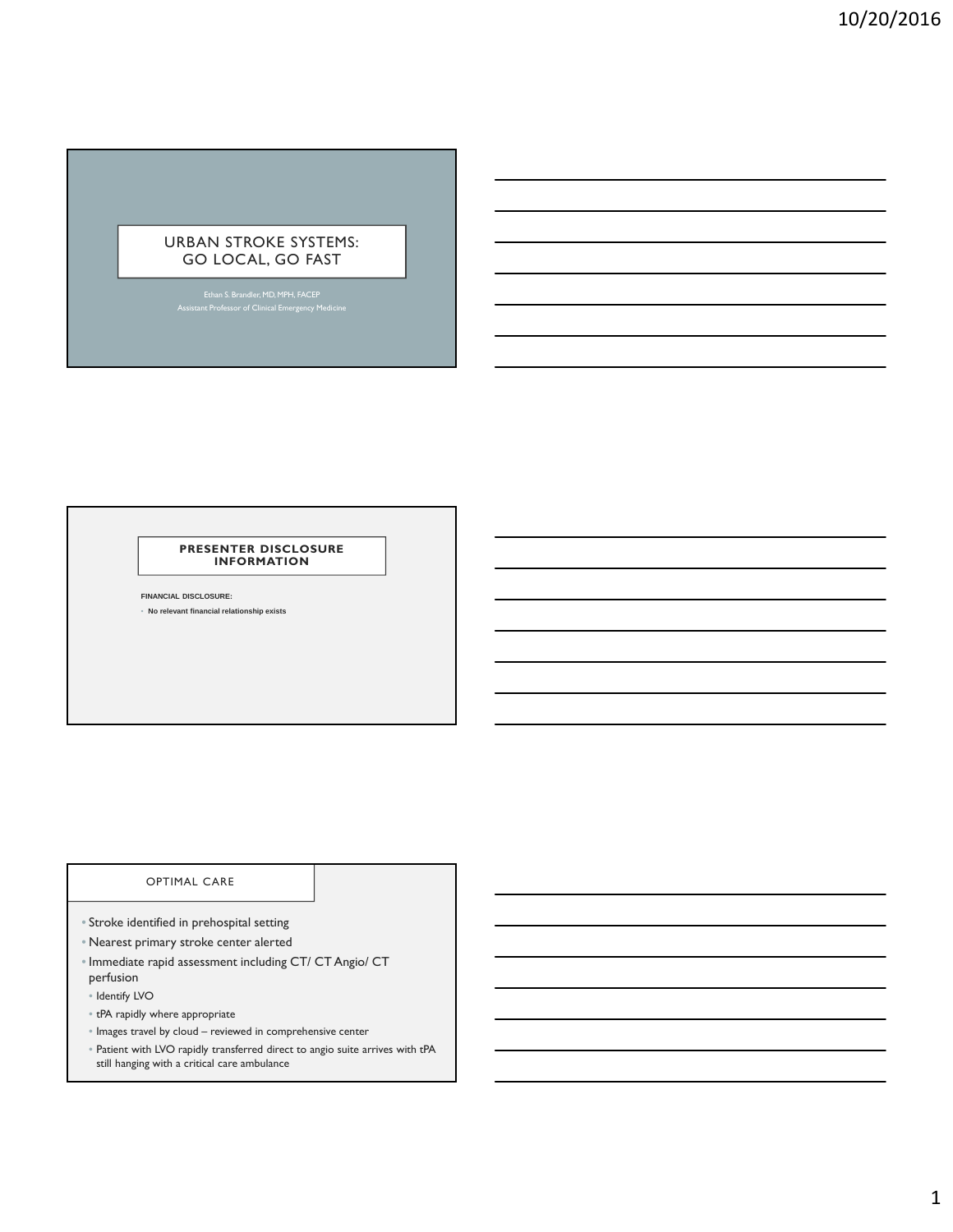### THE SYSTEM

- Fire Based
- Paramedic on an Engine company
- Ambulance may only be a basic provider
- 3 rd service
- Paramedic ambulance
- Critical Care Ambulance separate from 911 system requested urgently when primary center suspects LVO or big stroke



| J Neurol (2016) 263:1633-1640<br>DOI 10.1007/s00415-016-8180-6 |                                                                                                                                                                                                                                                                                                                                    |
|----------------------------------------------------------------|------------------------------------------------------------------------------------------------------------------------------------------------------------------------------------------------------------------------------------------------------------------------------------------------------------------------------------|
| ORIGINAL COMMUNICATION                                         |                                                                                                                                                                                                                                                                                                                                    |
| stroke: mission impossible?                                    | Clinical prediction of large vessel occlusion in anterior circulation<br>Mirjam R. Heldner <sup>1</sup> · Kety Hsieh <sup>2</sup> · Anne Broeg-Morvay <sup>1</sup> · Pasquale Mordasini <sup>2</sup> ·<br>Monika Bühlmann <sup>1</sup> · Simon Jung <sup>12</sup> · Marcel Arnold <sup>1</sup> · Heinrich P. Mattle <sup>1</sup> · |
| Jan Gralla <sup>2</sup> . Urs Fischer <sup>1</sup>             | At the intersection of the sensitivity and specificity curves,<br>the best total NIHSS score cut-off to find LVO in all<br>patients was 7 (PPV 84.2 %, sens 81.0 %, spec 76.6 %,                                                                                                                                                   |
| 9% of all LVOs                                                 | NPV 72.4 %, and ACC 79.3 %) (Fig. S2 in the online<br>material).                                                                                                                                                                                                                                                                   |
| had NIH $\leq$ 4                                               |                                                                                                                                                                                                                                                                                                                                    |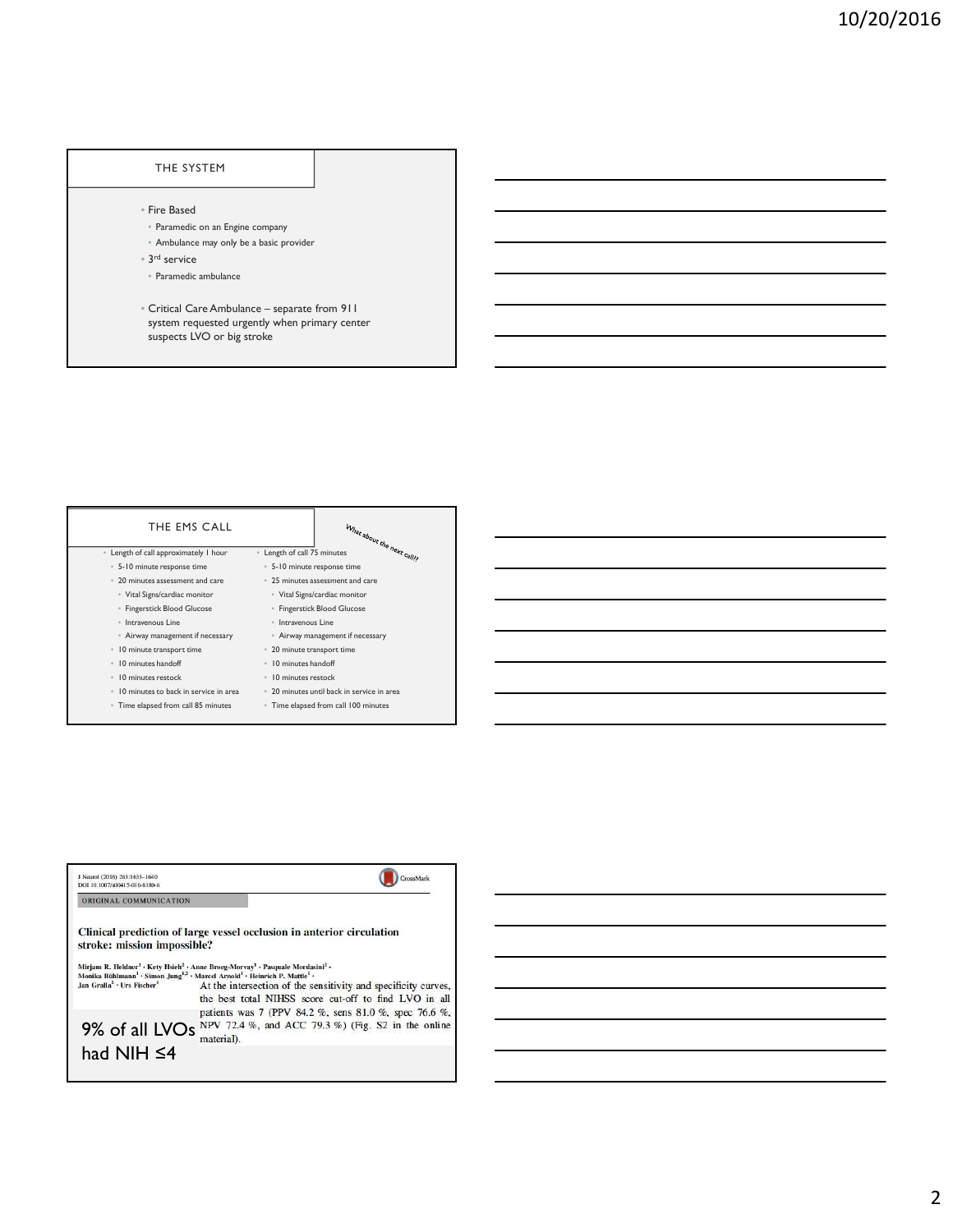| <b>MORE MISSES</b>                                                                                                                                                        |                                                                                                                                                                                                                                                                                                                                                                                                                                                                                                                             |          | False-Negative<br>Rate-1-Sensitivity, % | False-Positive<br>Rate-1-Specificity, % | Accuracy, %   |
|---------------------------------------------------------------------------------------------------------------------------------------------------------------------------|-----------------------------------------------------------------------------------------------------------------------------------------------------------------------------------------------------------------------------------------------------------------------------------------------------------------------------------------------------------------------------------------------------------------------------------------------------------------------------------------------------------------------------|----------|-----------------------------------------|-----------------------------------------|---------------|
|                                                                                                                                                                           | Scora/Cutoff                                                                                                                                                                                                                                                                                                                                                                                                                                                                                                                | n(%)     | (95% C)                                 | (95% CB)                                | (95% CB)      |
|                                                                                                                                                                           | MHSS score, ≥14 <sup>6</sup>                                                                                                                                                                                                                                                                                                                                                                                                                                                                                                | 278 (28) | 39 (34 - 44)                            | $12(9-14)$                              | 79 (77 - 82)  |
|                                                                                                                                                                           | MHSS score, >11 <sup>4771</sup>                                                                                                                                                                                                                                                                                                                                                                                                                                                                                             | 356 (35) | 27 (22 - 32)                            | 17 (14-20)                              | $79(77 - 82)$ |
| <b>Clinical Scales Do Not Reliably Ide</b>                                                                                                                                | MHSS score, >10 <sup>2</sup>                                                                                                                                                                                                                                                                                                                                                                                                                                                                                                | 388 (39) | 24/19-28                                | 20 (17-23)                              | $78(76 - 81)$ |
| <b>Stroke Patients With Large-All</b>                                                                                                                                     | MHSS score, 29 (0-3 h)<br>$\alpha \geq 7.0 - 6.61^{1/10}$                                                                                                                                                                                                                                                                                                                                                                                                                                                                   | 452 (45) | $19(15 - 23)$                           | 28 (24-31)                              | 75 (73-78)    |
| Guillaume Turc, PhD <sup>®</sup> ; Benjamin Maïer, MD <sup>®</sup> ; Olivier N:                                                                                           | MHSS score, >6*                                                                                                                                                                                                                                                                                                                                                                                                                                                                                                             | 556 (55) | 13:09-16                                | 40 (36 - 43)                            | 69.66-72      |
|                                                                                                                                                                           | MHSS score, ≥5                                                                                                                                                                                                                                                                                                                                                                                                                                                                                                              | 606 (60) | $10(7 - 13)$                            | 46 (42-50)                              | 66 83-69      |
| Clothilde Isabel, MD; Marie Tisserand, PhD; Igor Ravnor                                                                                                                   | MHSS score, >4                                                                                                                                                                                                                                                                                                                                                                                                                                                                                                              | 669 (67) | $7(4-9)$                                | 54 (50-57)                              | 62 (59-65)    |
| David Calvet, PhD; Jean-Claude Baron, ScD; Jean-Louis Ma                                                                                                                  | RACE score, >5 <sup>6</sup>                                                                                                                                                                                                                                                                                                                                                                                                                                                                                                 | 320 (32) | 33 (28 - 38)                            | $15(12 - 17)$                           | $79(77 - 82)$ |
|                                                                                                                                                                           | 31-85 sons > 49                                                                                                                                                                                                                                                                                                                                                                                                                                                                                                             | 133 (13) | 70,055-753                              | $5(4 - 7)$                              | $74.01 - 761$ |
|                                                                                                                                                                           | mNHSS <sup>o</sup> score, 27"                                                                                                                                                                                                                                                                                                                                                                                                                                                                                               | 407 (41) | 23 (19 - 28)                            | 23 (20-26)                              | 77 (74-80)    |
|                                                                                                                                                                           | AMESS sense, >197                                                                                                                                                                                                                                                                                                                                                                                                                                                                                                           | 779 (78) | $50 - 81$                               | 09 (66-73)                              | $52(49 - 55)$ |
|                                                                                                                                                                           | OcH-NHSS score, 21 <sup>11</sup> ;<br>OPSS score, >1 <sup>19</sup>                                                                                                                                                                                                                                                                                                                                                                                                                                                          | 832 (83) | $4(2-6)$                                | 76 (73-80)                              | 47 (44 - 50)  |
|                                                                                                                                                                           | sNHSS-1 <sup>16</sup> score, ≥2"                                                                                                                                                                                                                                                                                                                                                                                                                                                                                            | 347 (35) | 34 (29 - 39)                            | 19 (16-22)                              | 76 (73 - 79)  |
|                                                                                                                                                                           | sNHSS-5 <sup>14</sup> score, 24°                                                                                                                                                                                                                                                                                                                                                                                                                                                                                            | 372 (37) | 28 (23 - 33)                            | 20 (17-23)                              | $77.05 - 80.$ |
|                                                                                                                                                                           | sNHSS-8% score, >6*                                                                                                                                                                                                                                                                                                                                                                                                                                                                                                         | 405 (40) | 23/18-27                                | 22 (19-25)                              | 78 (75-80)    |
|                                                                                                                                                                           | CPSSS score, >2 <sup>14</sup>                                                                                                                                                                                                                                                                                                                                                                                                                                                                                               | 324 (32) | $35(30-40)$                             | 16 (13-19)                              | 78 (75 -80)   |
|                                                                                                                                                                           | MPSS <sup>15</sup> score, >3°                                                                                                                                                                                                                                                                                                                                                                                                                                                                                               | 511 (51) | 16 (12-20)                              | 35.01-38                                | 71.69-74      |
|                                                                                                                                                                           | rNHSS: profile A. B. C. D.<br>or E his profile Fig                                                                                                                                                                                                                                                                                                                                                                                                                                                                          | 535 (53) | 17 (13-21)                              | 39 (35 - 42)                            | 68 (66-71)    |
|                                                                                                                                                                           | ROSER <sup>10</sup> score, >4"                                                                                                                                                                                                                                                                                                                                                                                                                                                                                              | 421 (42) | $21(17 - 26)$                           | $24(21 - 27)$                           | $77.04 - 79$  |
| (Stroke, 2016;47:1466-1472, DOI: 10.1161/STF milliSS, retrospective NIHSS, ROSER, Recognition of Stroke in the Emergency Room; and sNHSS, stortened versions of the NHSS. | 3-SS indicates 3-ltem stroke scale: aNHSS, abbreviated NHSS; CL confidence interval: CPSS, Cincinnati Prehospital Stroke<br>Scale: CPSSS, Cincinnati Prehospital Stroke Severity Scale: mMHSS, modified NHSS; MPSS, Maria Prehospital Stroke Scale:<br>MHSS, National Institute of Health Stroke Scale: Och-NHSS, out of hospital NHSS: RACE, Rapid Arterial Occlusion Evaluation Scale:<br>"As no published cutoff was available for these scores to predict large-artery occlusion, we used the cutoff maximizing the sum |          |                                         |                                         |               |

|                                                                                                                       |  | $\overline{\phantom{a}}$ . The contract of $\overline{\phantom{a}}$ |
|-----------------------------------------------------------------------------------------------------------------------|--|---------------------------------------------------------------------|
| <u> 1989 - Johann Stoff, deutscher Stoffen und der Stoffen und der Stoffen und der Stoffen und der Stoffen und de</u> |  |                                                                     |
| <u> 1989 - Johann Barn, amerikan bernama di sebagai bernama dan bernama di sebagai bernama dalam bernama dalam b</u>  |  |                                                                     |
| <u> 1989 - Johann Stoff, deutscher Stoff, der Stoff, der Stoff, der Stoff, der Stoff, der Stoff, der Stoff, der S</u> |  |                                                                     |
| <u> 1980 - Andrea Brasil, amerikan basar basa dan basa dan basa dan basa dan basa dan basa dan basa dan basa dan</u>  |  | $\overline{\phantom{a}}$                                            |
| <u> 1989 - Johann Barn, mars ann an t-Amhainn an t-Amhainn an t-Amhainn an t-Amhainn an t-Amhainn an t-Amhainn an</u> |  |                                                                     |
|                                                                                                                       |  |                                                                     |

 $\overline{a}$ 

#### MORE NUMBERS

- How good is the assessment? • Cincinnati Prehospital Stroke Scale
	- Testing Sensitivity 88% in anterior strokes only
	- Actual NYC Sensitivity 62.4%
- •Maybe the LAMS (Los Angeles Motor Score) is better?
- $\triangle$  LAMS  $\geq$  4 = NIH 10
- Totally miss posterior circulation

### THE RISK

- In each minute, 1.9 million neurons, 14 billion synapses, and 12 km (7.5 miles) of myelinated fibers are destroyed.
- 10 minutes of additional travel is equal to 19 million neurons
- tPA doesn't stop the clock for LVO, but it can help
- Improves overall rate of recanalization
- 25% patients recanalize prior to endovascular care
- Additional time to endovascular for subset of patients (only 10%) of total is increased but still in window for benefit <7.3 hours per most recent metaanalysis

Journal of Stroke and Cerebrovascular Diseases, 25 (2016) 954-959. European Journal of Neurology 2015, 22:322-327